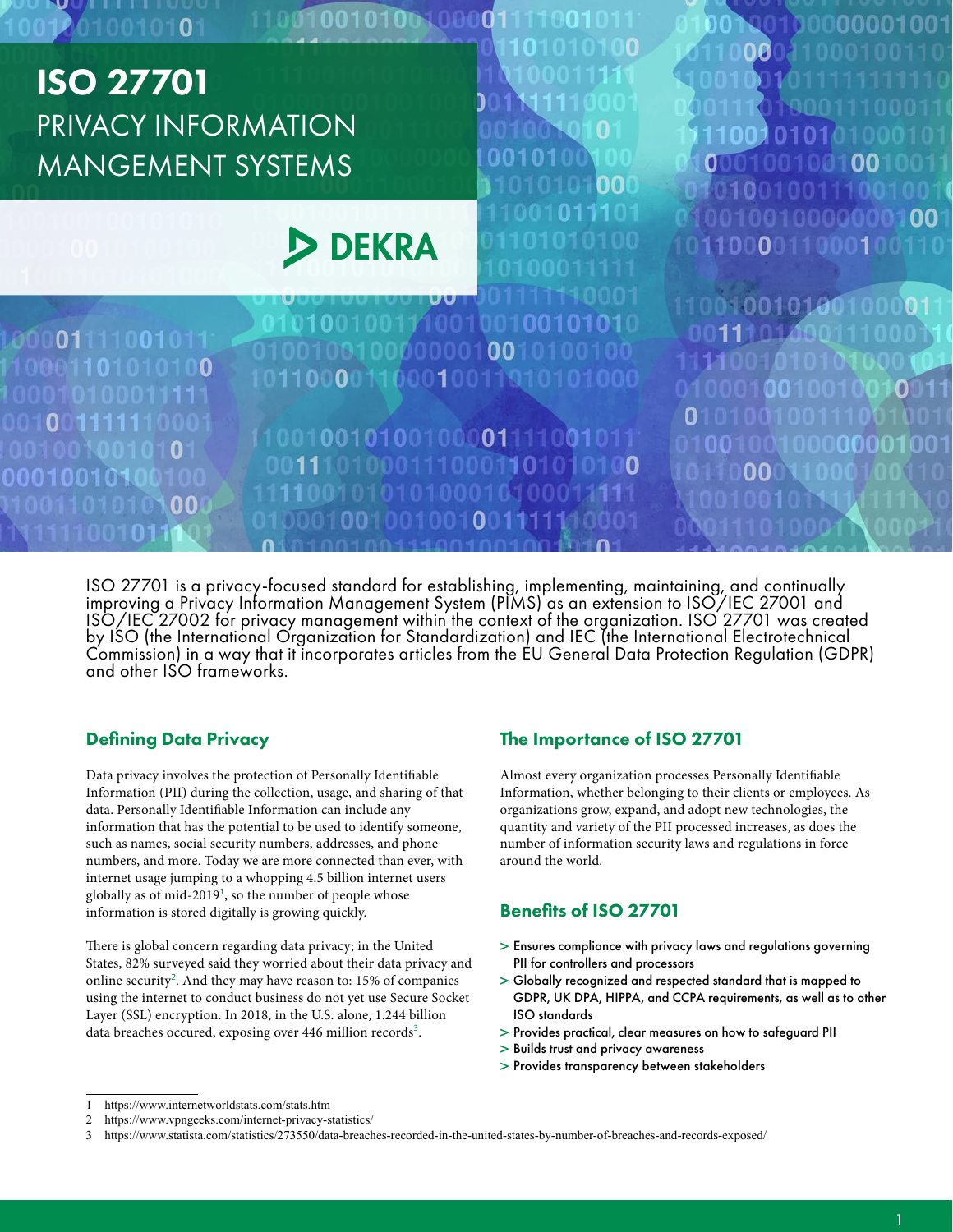

### Compliance Challenges

ISO 27701 addresses three key compliance challenges:

> Too many regulatory requirements to juggle

Reconciling multiple regulatory requirements through the use a universal set of operational controls enables consistent and efficient implementation.

- > Too costly to audit regulation-by regulation Auditors, both internal and third party, can assess regulatory compliance using a universal operational control set within a single audit cycle.
- > Promises of compliance without proof is potentially risky Commercial agreements involving movement of personal information may warrant certification of compliance.<sup>4</sup>

## Defined Roles in Privacy Management

The roles specified in the ISO 27701 standard include controllers and processors, which are defined in Article 4 of the GDPR.

A **controller** is a "natural or legal person, public authority, agency or other body which, alone or jointly with others, determines the purposes and means of the processing of personal data."

A **processor** is a "natural or legal person, public authority, agency or other body which processes personal data on behalf of the controller."<sup>5</sup>

### Structure of ISO 27701

ISO 27701 can be divided into privacy-centric clauses (5-8) and annexes (A-F). According to the official documention, Clause 5 gives PIMS-specific requirements and other information regarding the information security requirements found in ISO/IEC 27001 that are appropriate to an organization acting as either a PII controller or a PII processor.

Clause 6 gives PIMS-specific guidance and other information regarding the information security controls in ISO/IEC 27002 and PIMS-specific guidance for an organization acting as either a PII controller or a PII processor.

Clause 7 gives additional ISO/IEC 27002 requirements for PII controllers, and Clause 8 gives additional ISO/IEC 27002 requirements for PII processors.

This structure also includes six important annexes that provide implementation guidance for the standard.

## Annex A (PII Controllers)

This annex is used by organizations acting as PII controllers, with or without the use of PII processors. It acts as an extension of ISO/IEC 27001:2013, Annex A.

### Annex B (PII Processors)

This annex is used by organizations acting as PII processors, with or without the use of PII subcontractors. It acts as an extension of ISO/IEC 27001:2013, Annex A.

# Annex C (Mapping to ISO 29100)

This annex maps privacy principles that are related to provisions of ISO 27701, including those relevant for controllers and those relevant for processors.

### Annex D (Mapping to GDPR)

This annex gives an indicative mapping between provisions of this document and Articles 5 to 49, except 43 of the General Data Protection Regulation of the European Union. It shows how compliance to requirements and controls of this document can be relevant to fulfill obligations of GDPR. However, it is purely indicative, and as per official ISO 27701 document, it is ultimately the organization's responsibility to assess its legal obligations and decide how to comply with them

# Annex E (Mapping to ISO 27018 & 29151)

ISO/IEC 27018 gives further information for organizations acting as PII processors and providing public cloud services. ISO/IEC 29151 offers additional controls and guidance for the processing of PII by PII controllers. The ISO 27701 official documentation provides an indicative mapping between provisions of this document and provisions from ISO/IEC 27018 and ISO/IEC 29151. It shows how requirements and controls of this document can have some correspondence with provisions from ISO/IEC 27018 and/or

<sup>4</sup> https://query.prod.cms.rt.microsoft.com/cms/api/am/binary/RE3uDwE

<sup>5</sup> https://ec.europa.eu/info/law/law-topic/data-protection\_en